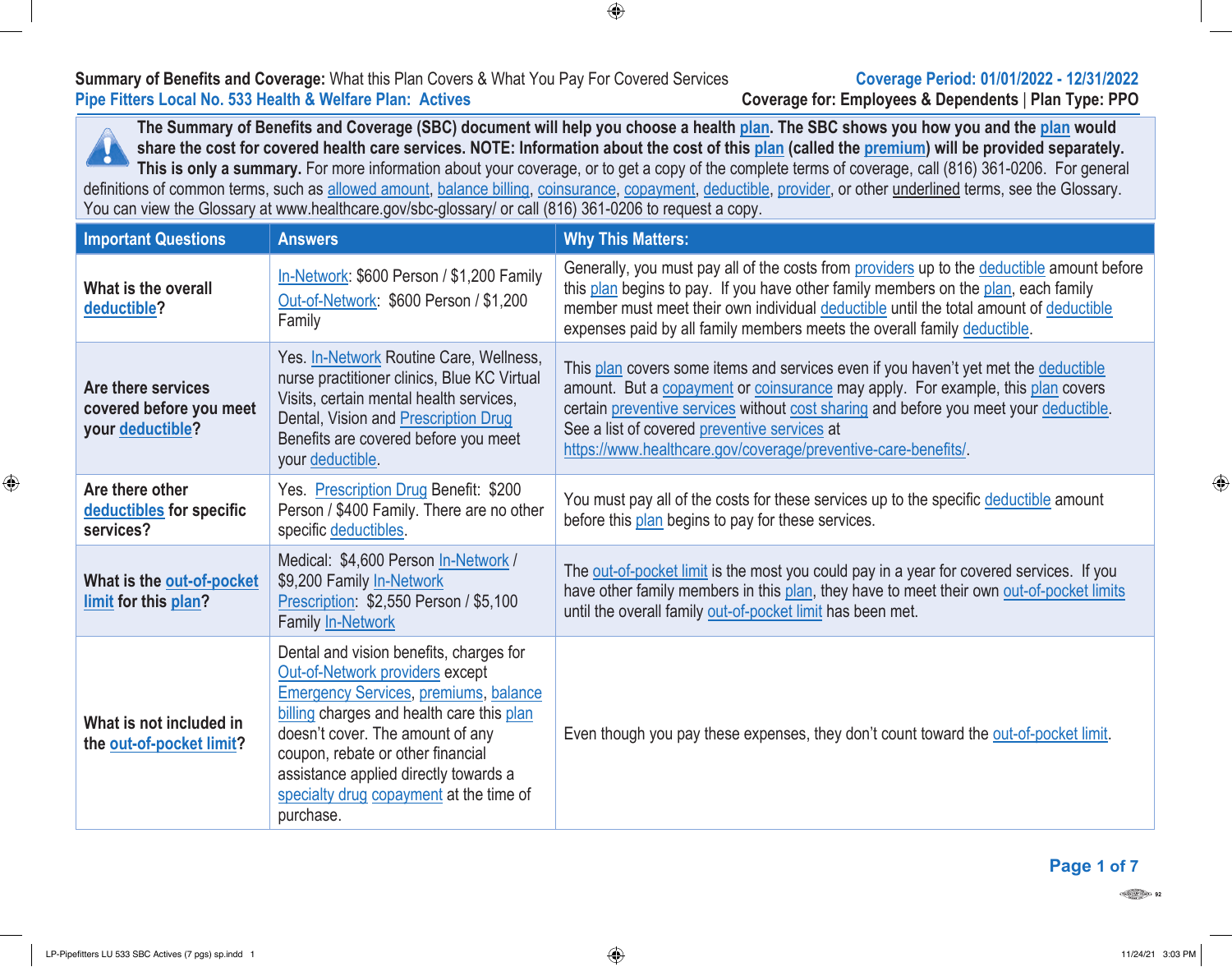| Will you pay less if you<br>use a network provider? | Yes. See www.bluekc.com or call (888)<br>989-8842 for a list of network providers. | This plan uses a provider network. You will pay less if you use a provider in the plan's<br>network. You will pay the most if you use an out-of-network provider, and you might<br>receive a bill from a provider for the difference between the provider's charge and what<br>your plan pays (balance billing). Be aware, your network provider might use an out-of-<br>network provider for some services (such as lab work). Check with your provider before<br>you get services. |
|-----------------------------------------------------|------------------------------------------------------------------------------------|--------------------------------------------------------------------------------------------------------------------------------------------------------------------------------------------------------------------------------------------------------------------------------------------------------------------------------------------------------------------------------------------------------------------------------------------------------------------------------------|
| Do you need a referral to<br>see a specialist?      | No.                                                                                | You can see the specialist you choose without a referral.                                                                                                                                                                                                                                                                                                                                                                                                                            |

All **copayment** and **coinsurance** costs shown in this chart are after your **deductible** has been met, if a **deductible** applies.

| <b>Common</b>                                   |                                                     | <b>What You Will Pay</b>                            |                                                           | Limitations, Exceptions, & Other Important                                                                                                                                                                                                    |  |
|-------------------------------------------------|-----------------------------------------------------|-----------------------------------------------------|-----------------------------------------------------------|-----------------------------------------------------------------------------------------------------------------------------------------------------------------------------------------------------------------------------------------------|--|
| <b>Medical Event</b>                            | <b>Services You May Need</b>                        | <b>Network Provider</b><br>(You will pay the least) | <b>Out-of-Network Provider</b><br>(You will pay the most) | <b>Information</b>                                                                                                                                                                                                                            |  |
|                                                 | Primary care visit to treat<br>an injury or illness | 20% coinsurance                                     | 40% coinsurance                                           | In-Network Nurse Practitioner Retail Clinics paid<br>at 100% after \$15 copayment with no<br>coinsurance or deductible.<br>Blue KC Virtual Care visits paid at 100% with no<br>copayment, coinsurance or deductible.                          |  |
| If you visit a health<br>care provider's office | <b>Specialist visit</b>                             | 20% coinsurance                                     | 40% coinsurance                                           |                                                                                                                                                                                                                                               |  |
| or clinic                                       | Preventive care/screening/<br>immunization          | No charge                                           | No charge up to \$300;<br>then 40% coinsurance            | Age, gender and frequency limits may apply to<br>some preventive services. You may have to<br>pay for services that aren't preventive. Ask your<br>provider if the services needed are preventive.<br>Then check what your plan will pay for. |  |
| If you have a test                              | Diagnostic test (x-ray, blood<br>work)              | 20% coinsurance                                     | 40% coinsurance                                           | nnne-                                                                                                                                                                                                                                         |  |
|                                                 | Imaging (CT/PET scans,<br>MRI <sub>s</sub> )        | 20% coinsurance                                     | 40% coinsurance                                           | May be subject to review for medical necessity.                                                                                                                                                                                               |  |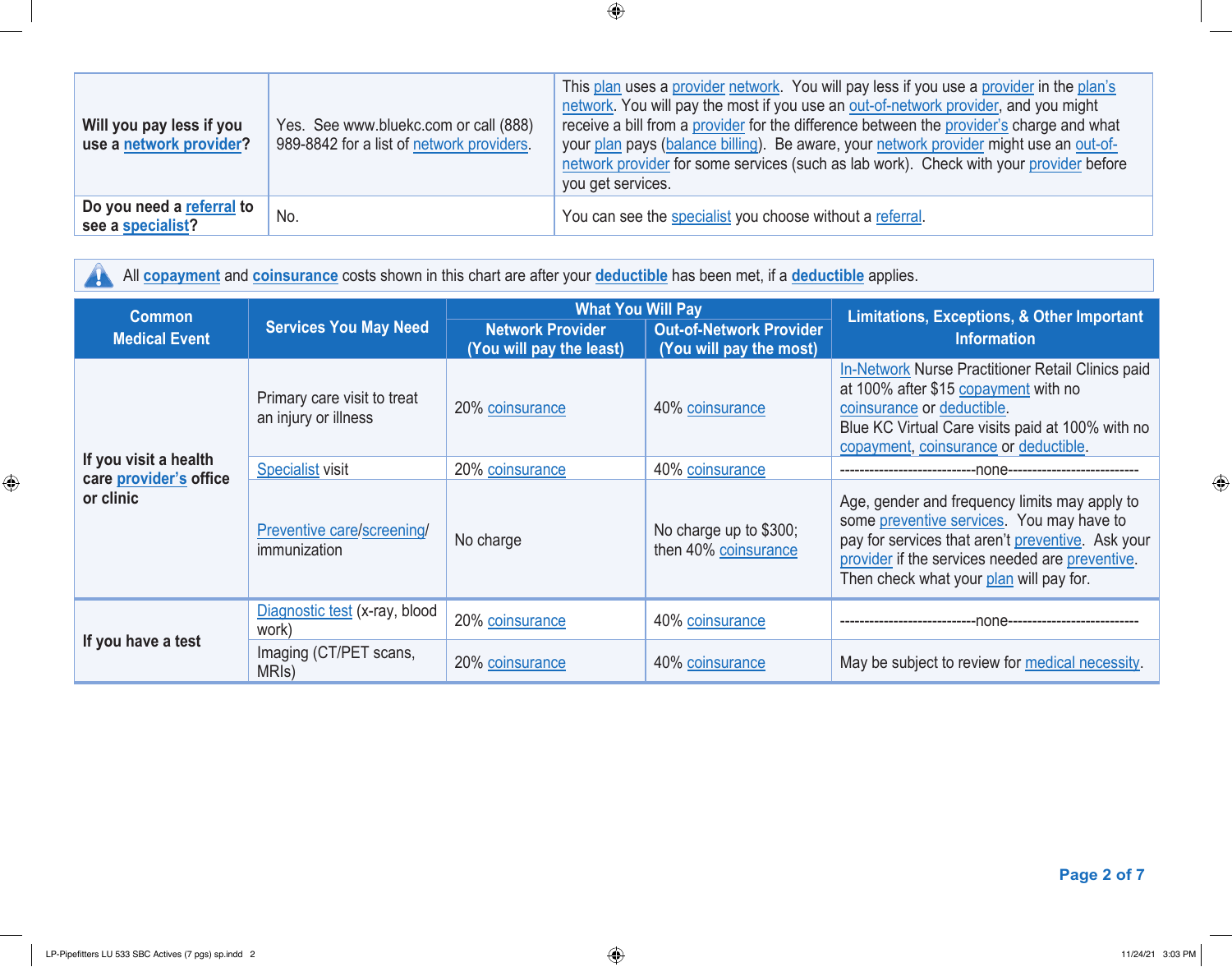|                                                                                                                                      |                              | <b>What You Will Pay</b>                                                                                                                                                                                                                                                                                                                                                                   |                                                                                                                                                                                                                                                                                                                         |                                                                                                                                                                                                                                                                                                                                                                                                                                                                                                                                                                                                                                                                                      |
|--------------------------------------------------------------------------------------------------------------------------------------|------------------------------|--------------------------------------------------------------------------------------------------------------------------------------------------------------------------------------------------------------------------------------------------------------------------------------------------------------------------------------------------------------------------------------------|-------------------------------------------------------------------------------------------------------------------------------------------------------------------------------------------------------------------------------------------------------------------------------------------------------------------------|--------------------------------------------------------------------------------------------------------------------------------------------------------------------------------------------------------------------------------------------------------------------------------------------------------------------------------------------------------------------------------------------------------------------------------------------------------------------------------------------------------------------------------------------------------------------------------------------------------------------------------------------------------------------------------------|
| <b>Common</b><br><b>Medical Event</b>                                                                                                | <b>Services You May Need</b> | <b>Network Provider</b>                                                                                                                                                                                                                                                                                                                                                                    | <b>Out-of-Network Provider</b>                                                                                                                                                                                                                                                                                          | Limitations, Exceptions, & Other Important<br><b>Information</b>                                                                                                                                                                                                                                                                                                                                                                                                                                                                                                                                                                                                                     |
|                                                                                                                                      |                              | (You will pay the least)                                                                                                                                                                                                                                                                                                                                                                   | (You will pay the most)                                                                                                                                                                                                                                                                                                 |                                                                                                                                                                                                                                                                                                                                                                                                                                                                                                                                                                                                                                                                                      |
| If you need drugs to                                                                                                                 | Generic drugs                | Retail - \$15 copayment per<br>prescription (up to 34-day<br>supply); Mail Order & Walk-<br>In Mail Order-\$30<br>copayment per prescription<br>(90-day supply)<br>Special <b>copayment</b> for<br>generic statins:<br>Retail - \$10 copayment<br>per prescription (up to 34-<br>day supply)<br>Mail Order & Walk-In Mail<br>Order - \$20 copayment<br>per prescription (90-day<br>supply) | Not covered                                                                                                                                                                                                                                                                                                             | Proton Pump Inhibitors, Non-Sedating<br>Antihistamines, Fertility drugs, and cosmetic<br>drugs are not covered (except as provided on<br>page 33 of the SPD*). Additional limits also<br>apply and are described on pages 32 and 33 of<br>the SPD and Benefit Alerts #22 and #35.<br><b>Specialty Drugs, compound medication over</b><br>\$100, and opioids over a certain quantity<br>require prior authorization and must be<br>medically necessary.<br>Brand drugs with generic equivalent subject to<br>brand copayment plus price difference between<br>generic and brand name drug.<br>Prescription drugs that are considered<br>preventive services under the ACA are covered |
| treat your illness or<br>condition<br>More information about<br>prescription drug<br>coverage is available at<br>www.savrx.com or by | Preferred brand drugs        | Retail - \$30 copayment per<br>prescription (up to 34-day<br>supply); Mail Order & Walk-<br>Not covered<br>In Mail Order - \$60<br>copayment per prescription<br>(90-day supply)<br>Retail - \$50 copayment per<br>prescription(up to 34-day<br>supply); Mail Order & Walk-<br>Not covered<br>In Mail Order - \$100<br>copayment per<br>prescription(90-day supply)                        | at 100% by this Plan and are not subject to the<br>prescription drug deductibles and copayments.<br>Anti-diabetics, anti-cholesterol drugs (statins),<br>triptans for migraines, antidepressants, sleep<br>aids, nasal sprays, osteoporosis medications,                                                                |                                                                                                                                                                                                                                                                                                                                                                                                                                                                                                                                                                                                                                                                                      |
| calling the Fund Office<br>at (816) 361-0206.                                                                                        | Non-preferred brand drugs    |                                                                                                                                                                                                                                                                                                                                                                                            | anti-inflammatories, Lyrica, overactive bladder<br>drugs, and glaucoma eye drops are subject to<br>Sav-Rx's Step Therapy Program.<br>Maintenance medications and certain Specialty<br>medications must be filled by Sav-Rx mail or<br>Sav-Rx Walk-In Mail Retail Pharmacy.<br>Alternate copayments may apply to certain |                                                                                                                                                                                                                                                                                                                                                                                                                                                                                                                                                                                                                                                                                      |
|                                                                                                                                      | <b>Specialty drugs</b>       | Mail Order $-$ (up to 30-day<br>supply)<br>Generic: \$15 copayment<br>per prescription<br>Preferred Brand: \$30<br>copayment per<br>prescription<br>Non-Formulary: \$50<br>copayment per<br>prescription                                                                                                                                                                                   | Not covered                                                                                                                                                                                                                                                                                                             | specialty drugs eligible for manufacturer<br>discount coupons applied by Sav-Rx at time of<br>purchase and the Prescription Drug deductible<br>does not apply.<br>The Plan does not cover medications that are<br>included on Sav-Rx's list of medication that<br>have equally effective equivalents and are not<br>proven to work better than the more cost<br>effective option.                                                                                                                                                                                                                                                                                                    |

**Page 3 of 7** \*For more information about limitations and exceptions, see summary plan description (SPD).

 $\bigoplus$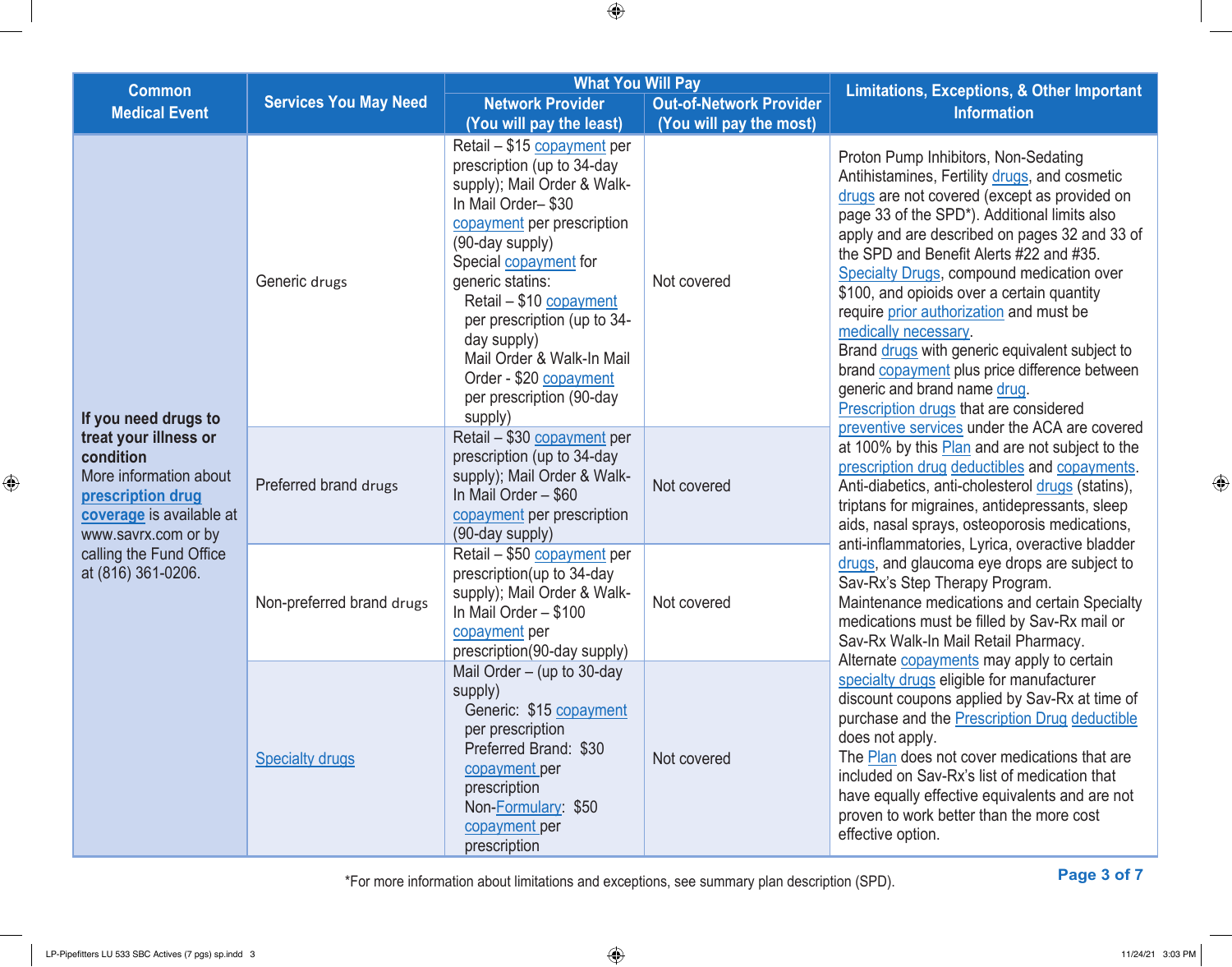| <b>Common</b><br><b>Medical Event</b>                                              | <b>Services You May Need</b>                      | <b>What You Will Pay</b><br><b>Network Provider</b><br>(You will pay the least)                                       | <b>Out-of-Network Provider</b><br>(You will pay the most) | <b>Limitations, Exceptions, &amp; Other Important</b><br><b>Information</b>                                                                                                                                                                                                                                                                                                                          |  |
|------------------------------------------------------------------------------------|---------------------------------------------------|-----------------------------------------------------------------------------------------------------------------------|-----------------------------------------------------------|------------------------------------------------------------------------------------------------------------------------------------------------------------------------------------------------------------------------------------------------------------------------------------------------------------------------------------------------------------------------------------------------------|--|
| If you have outpatient<br>surgery                                                  | Facility fee (e.g.,<br>ambulatory surgery center) | 20% coinsurance                                                                                                       | 40% coinsurance                                           | none                                                                                                                                                                                                                                                                                                                                                                                                 |  |
|                                                                                    | Physician/surgeon fees                            | 20% coinsurance                                                                                                       | 40% coinsurance                                           |                                                                                                                                                                                                                                                                                                                                                                                                      |  |
|                                                                                    | <b>Emergency room care</b>                        | 20% coinsurance                                                                                                       | 40% coinsurance                                           | In-Network rates apply if services provided in                                                                                                                                                                                                                                                                                                                                                       |  |
| If you need immediate<br>medical attention                                         | <b>Emergency medical</b><br>transportation        | 20% coinsurance                                                                                                       | 40% coinsurance                                           | connection with emergency medical condition.                                                                                                                                                                                                                                                                                                                                                         |  |
|                                                                                    | <b>Urgent care</b>                                | 20% coinsurance                                                                                                       | 40% coinsurance                                           | Blue KC Virtual Care visits paid at 100% with no<br>copayment, coinsurance or deductible.                                                                                                                                                                                                                                                                                                            |  |
| If you have a hospital                                                             | Facility fee (e.g., hospital<br>room)             | 20% coinsurance                                                                                                       | Not covered                                               | Out-of-Network coverage available if stay due to                                                                                                                                                                                                                                                                                                                                                     |  |
| stay                                                                               | Physician/surgeon fees                            | 20% coinsurance                                                                                                       | Not covered                                               | emergency medical condition.                                                                                                                                                                                                                                                                                                                                                                         |  |
| If you need mental<br>health, behavioral<br>health, or substance<br>abuse services | <b>Outpatient services</b>                        | 20% coinsurance                                                                                                       | 40% coinsurance                                           | Blue KC Virtual Care visits paid at 100% with no<br>copayment, coinsurance or deductible. 100%<br>coverage if outpatient treatment is the result of<br>a referral from the Medical Review Office of the<br>Employee Assistance Program. No coverage<br>for claims incurred at an Out-of-Network<br>residential treatment facility.                                                                   |  |
|                                                                                    | Inpatient services                                | Mental/Behavioral: 20%<br>coinsurance<br>Substance Use Disorder:<br>100% up to \$7,500; 20%<br>coinsurance thereafter | Not covered                                               |                                                                                                                                                                                                                                                                                                                                                                                                      |  |
|                                                                                    | Office visits                                     | 20% coinsurance                                                                                                       | 40% coinsurance                                           |                                                                                                                                                                                                                                                                                                                                                                                                      |  |
| If you are pregnant                                                                | Childbirth/delivery<br>professional services      | 20% coinsurance                                                                                                       | Not covered                                               | Cost sharing does not apply for preventive<br>services. Depending on the type of services,                                                                                                                                                                                                                                                                                                           |  |
|                                                                                    | Childbirth/delivery facility<br>services          | 20% coinsurance                                                                                                       | Not covered                                               | coinsurance or a deductible may apply.<br>Maternity care may include tests and services<br>described elsewhere in the SBC (i.e.<br>ultrasound). No coverage for services in<br>connection with a pregnancy of a Dependent<br>child except in limited circumstances when<br>considered preventive under the ACA. Out-of-<br>Network coverage available if stay due to<br>emergency medical condition. |  |

**Page 4 of 7**

 $\bigoplus$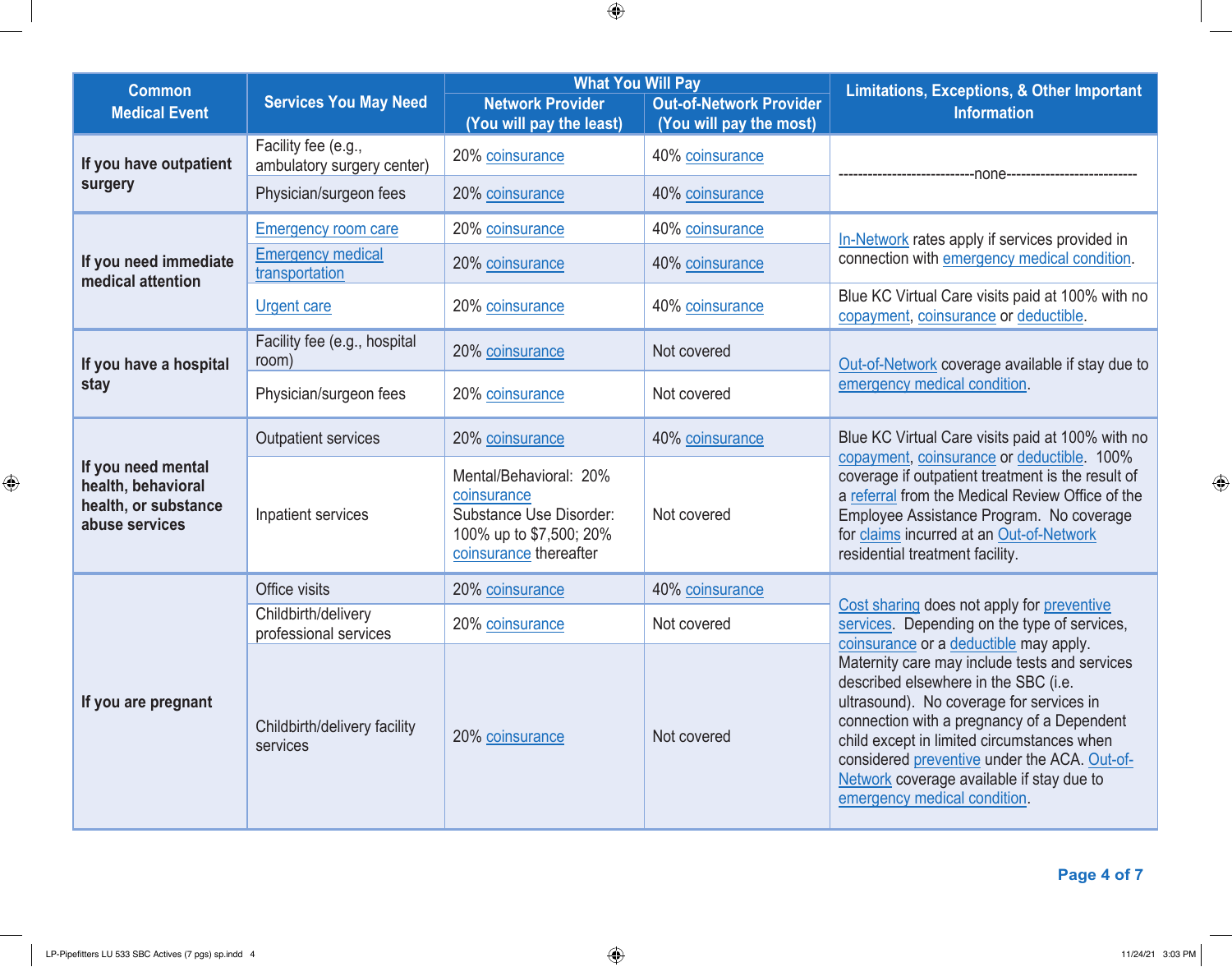| <b>Common</b>                             |                                | <b>What You Will Pay</b>                                                                                                                                                                                                           |                                                           | <b>Limitations, Exceptions, &amp; Other Important</b>                                                                                                                                          |  |
|-------------------------------------------|--------------------------------|------------------------------------------------------------------------------------------------------------------------------------------------------------------------------------------------------------------------------------|-----------------------------------------------------------|------------------------------------------------------------------------------------------------------------------------------------------------------------------------------------------------|--|
| <b>Medical Event</b>                      | <b>Services You May Need</b>   | <b>Network Provider</b><br>(You will pay the least)                                                                                                                                                                                | <b>Out-of-Network Provider</b><br>(You will pay the most) | <b>Information</b>                                                                                                                                                                             |  |
| If you need help                          | Home health care               | 20% coinsurance                                                                                                                                                                                                                    | 40% coinsurance                                           | Must be medically necessary, be part of a<br>Physician-established plan, and the Covered<br>Person would have to be <b>hospitalized</b> if the<br>services were not available in his/her home. |  |
|                                           | <b>Rehabilitation services</b> | 20% coinsurance                                                                                                                                                                                                                    | Not covered                                               | Must be medically necessary and prescribed by<br>a Physician.                                                                                                                                  |  |
| recovering or have                        | <b>Habilitation services</b>   | Not covered                                                                                                                                                                                                                        | Not covered                                               |                                                                                                                                                                                                |  |
| other special health<br>needs             | <b>Skilled nursing care</b>    | 20% coinsurance                                                                                                                                                                                                                    | Not covered                                               | Must be medically necessary, be part of a<br>Physician-established plan, and the Covered<br>Person would have to be hospitalized if the<br>services were not available in his/her home.        |  |
|                                           | Durable medical equipment      | 20% coinsurance                                                                                                                                                                                                                    | 40% coinsurance                                           | Must be certified as medically necessary by the<br>prescribing physician.                                                                                                                      |  |
|                                           | Hospice services               | 20% coinsurance                                                                                                                                                                                                                    | 40% coinsurance                                           | Maximum of 210 days.                                                                                                                                                                           |  |
|                                           | Children's eye exam            | Up to \$50/year                                                                                                                                                                                                                    |                                                           | No limit for Covered Persons under age 19.                                                                                                                                                     |  |
| If your child needs<br>dental or eye care | Children's glasses             | Frames - up to \$75 / year for Eligible Employees and<br>every two years for Dependents<br>Contact Lenses - up to \$100/year<br>Lenses $-$ Single vision: up to \$50/year<br>Bifocal: up to \$85/year<br>Trifocal: up to \$95/year |                                                           | Dollar limits for Covered Persons under age 19<br>do not apply to frames and lenses which meet<br>the minimum specifications to allow for<br>necessary vision correction.                      |  |
|                                           | Children's dental check-up     | Delta Dental: 10%<br>coinsurance;<br>Other: 20% coinsurance                                                                                                                                                                        | 40% coinsurance                                           | Dental Benefits will be limited to a \$1,500 per<br>person per Calendar Year. No Limit for<br>Covered Persons under age 19.                                                                    |  |

**Page 5 of 7**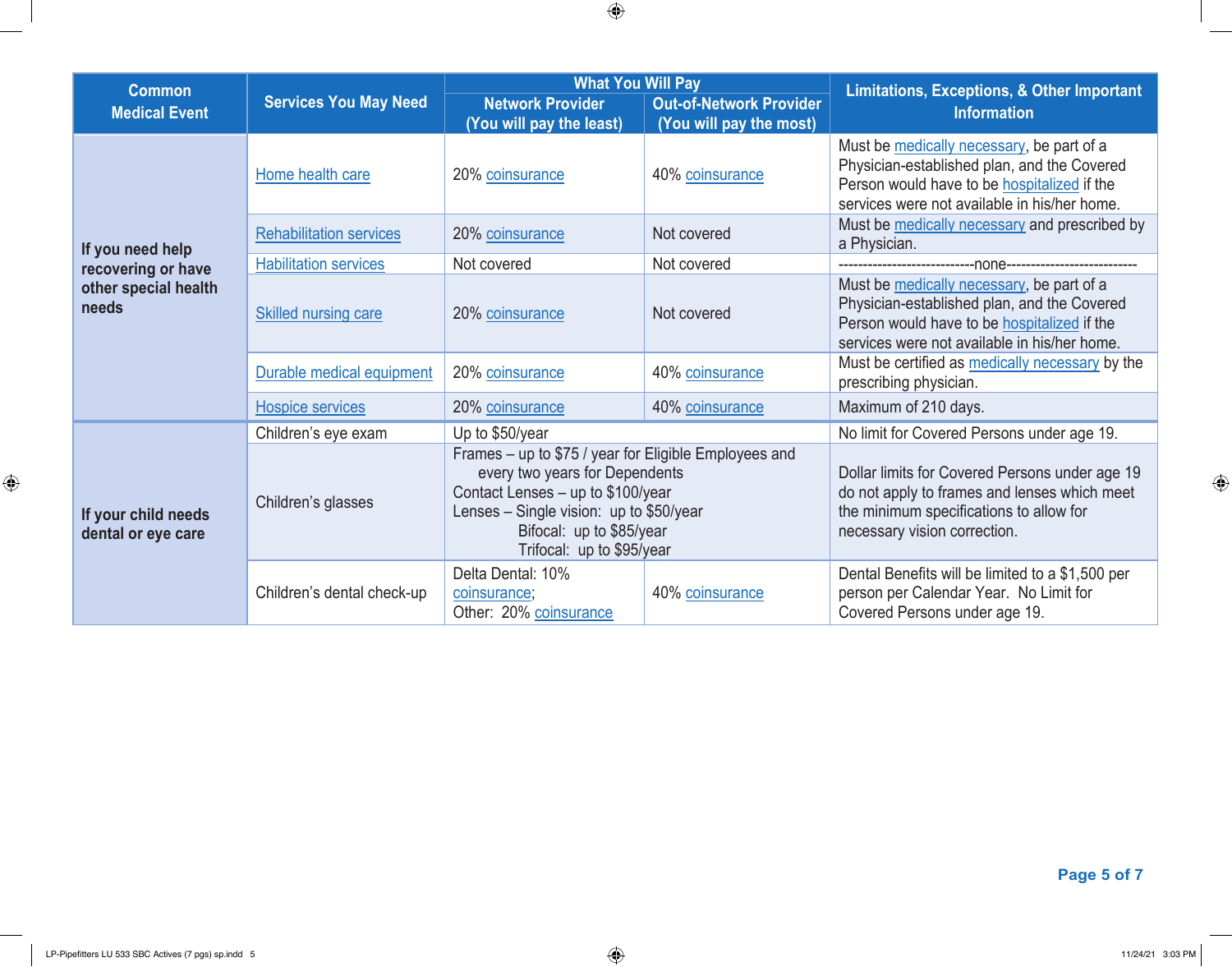**Excluded Services & Other Covered Services:**

| Services Your Plan Generally Does NOT Cover (Check your policy or plan document for more information and a list of any other excluded services.) |                                                 |                                            |  |  |  |  |
|--------------------------------------------------------------------------------------------------------------------------------------------------|-------------------------------------------------|--------------------------------------------|--|--|--|--|
| Acupuncture                                                                                                                                      | Infertility treatment                           | Private duty nursing                       |  |  |  |  |
| Chiropractic care                                                                                                                                | Long-term care (unless needed for acute medical | Routine foot care                          |  |  |  |  |
| Cosmetic surgery                                                                                                                                 | care)                                           | Weight loss programs (except those covered |  |  |  |  |
| <b>Habilitation services</b>                                                                                                                     | Non-emergency care when traveling outside the   | under ACA preventive care guidelines)      |  |  |  |  |
|                                                                                                                                                  | U.S.                                            |                                            |  |  |  |  |
| Other Covered Services (Limitations may apply to these services. This isn't a complete list. Please see your plan document.)                     |                                                 |                                            |  |  |  |  |
| Bariatric surgery (must be medically necessary;                                                                                                  | Dental care (adult)                             | Routine eye care (adult)                   |  |  |  |  |
| limited to 1 surgery and \$20,000 per lifetime)                                                                                                  | Hearing aids (\$2,000 every 5 years)            |                                            |  |  |  |  |

⊕

Your Rights to Continue Coverage: There are agencies that can help if you want to continue your coverage after it ends. The contact information for those agencies is: Department of Labor's Employee Benefits Security Administration at 1-866-444-EBSA (3272) or www.dol.gov/ebsa/healthreform. Other coverage options may be available to you, too, including buying individual insurance coverage through the Health Insurance Marketplace. For more information about the Marketplace, visit www.HealthCare.gov or call 1-800-318-2596.

Your Grievance and Appeals Rights: There are agencies that can help if you have a complaint against your plan for a denial of a claim. This complaint is called a grievance or appeal. For more information about your rights, look at the explanation of benefits you will receive for that medical claim. Your plan documents also provide complete information on how to submit a claim, appeal, or a grievance for any reason to your plan. For more information about your rights, this notice, or assistance, contact: the Fund Office at 1-816-361-0206 or the Department of Labor's Employee Benefits Security Administration at 1-866-444-EBSA (3272) or www.dol.gov/ebsa/healthreform.

### **Does this plan provide Minimum Essential Coverage? Yes**

Minimum Essential Coverage generally includes plans, health insurance available through the Marketplace or other individual market policies, Medicare, Medicaid, CHIP, TRICARE, and certain other coverage. If you are eligible for certain types of Minimum Essential Coverage, you may not be eligible for the premium tax credit.

### **Does this plan meet the Minimum Value Standards? Yes**

If your plan doesn't meet the Minimum Value Standards, you may be eligible for a premium tax credit to help you pay for a plan through the Marketplace.

### **Language Access Services:**

 $\bigoplus$ 

Spanish (Español): Para obtener asistencia en Español, llame al (816) 361-0206.

*To see examples of how this plan might cover costs for a sample medical situation, see the next section.*

**Page 6 of 7**

⊕